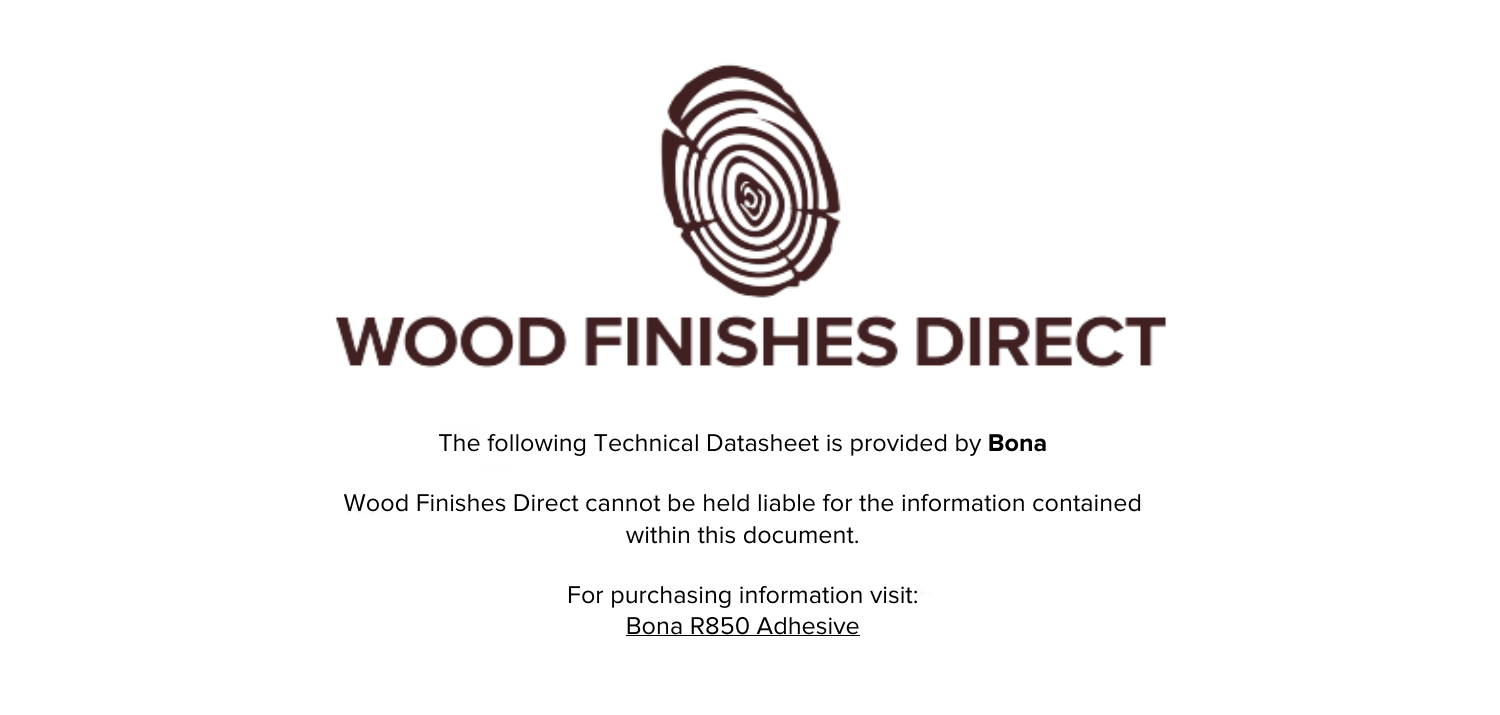## **Bona R850**

**Technical data sheet** 

R850 is an elastic 1-component silane based adhesive for parquet floors according to EN 14293 (soft). The hardened adhesive is - similar to conventional adhesives - able to withhold thrust during expansion, while the resistance against shrinkage is very low. Tensions to the sub floor are therefore reduced. The use of a primer is in general not necessary. The adhesive hardens by a chemical reaction with moisture.

- 1-component, easy to handle  $\bullet$
- soft elastic
- water and solvent free, nearly no swelling of the wood
- wood adhesion to almost all substrates and timber materials, splashed material can be easy removed
- firm texture retains trowel pattern

### Technical data

| Base:                | Silane modified-Prepolymere                           |
|----------------------|-------------------------------------------------------|
| Colour:              | Cream                                                 |
| Viscosity:           | Easy to apply - stable                                |
| Density:             | $1.5$ g/cm <sup>3</sup>                               |
| GISCODE:             | <b>RS10</b>                                           |
| Emicode:             | FC <sub>1R</sub>                                      |
| Cleaning agents:     | Bona S100, acetone and ethanol.                       |
|                      | Hardened adhesive can only be removed                 |
|                      | mechanically.                                         |
| Application of load: | 24 to 48 h                                            |
| Surface treatment:   | Depending on air humidity and the moisture            |
|                      | content of the materials between 1 and 4 days.        |
| Storage / transport: | The temperature must not fall below $+5^{\circ}$ C or |
|                      | exceed +25°C during storage and transport.            |
|                      | Store in a cool, dry, well ventilated place.          |
| Shelf life:          | 12 months.                                            |
| Pack size:           | 7 kg (60 buckets/pal.)                                |
|                      | 15 kg buckets (44 buckets/pal.)                       |
|                      |                                                       |

### Preparations

The substrate must in general be even, totally dry, clean, free from cracks and physically sound. The surface should also be slightly textured. If applicable, it must meet the requirements of local standards or codes of practice. If necessary it should be professionally prepared for laying. A primer is typically not needed, if the sub floor is problematic (e.g. weak surface, missing damp proof membrane) use R410. A broadcasting of sand into R410 can be omitted, if the surface of R410 stays clean and the parquet is glued with R850 within 24 h. Uneven floors should be levelled with H600. Suitable substrates (also in association with under floor heating) are:

- Cementitious screed (CT) according to EN 13813
- Floors levelled with levelling compounds (at least 2 mm thick), resistant against plasticizer migration
- Calcium sulfate screed (CA) according to EN 13813
- Chipboard (V100)
- Other dry and sound sub-floors
- Mastic asphalt screed (AS) according to EN 13813 and other sub floors which are affected by migration of plasticizers must get a protective layer of R410 or R540